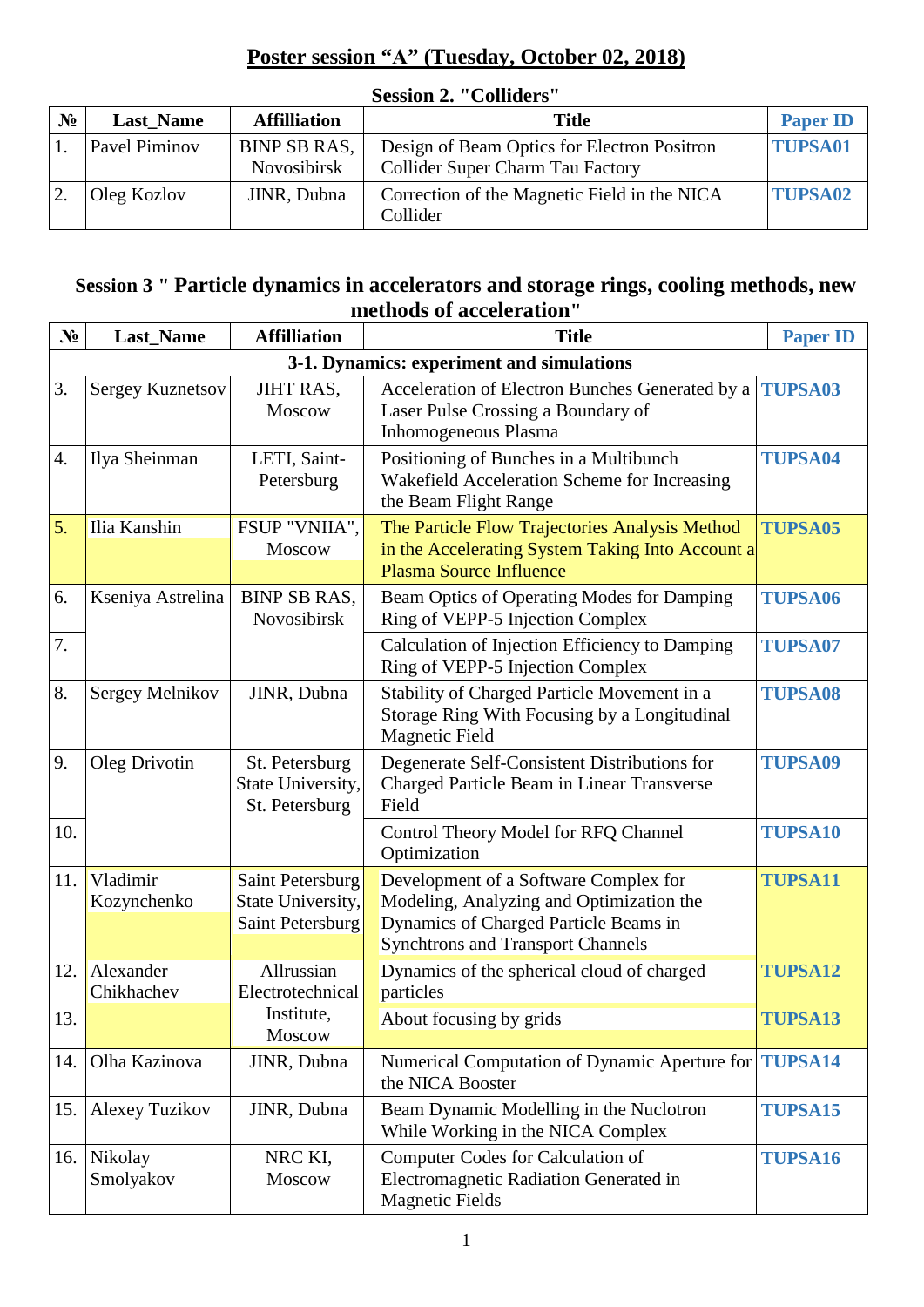| 17. | <b>Sergey Karnaev</b>   | <b>BINP SB RAS,</b> | Novel Approach to Design of the Compact Proton TUPSA17  |                 |
|-----|-------------------------|---------------------|---------------------------------------------------------|-----------------|
|     |                         | Novosibirsk         | <b>Synchrotron Magnetic Lattice</b>                     |                 |
| 18. | Victor Vorontsov        | MEPhI,<br>Moscow    | About One Way of the Solution of the Hill<br>Equation   | <b>TUPSA18</b>  |
| 19. | Volodymyr Rodin         | The University      | Realistic 3D Tracking Methods Through                   | <b>TUPSA19</b>  |
|     |                         | of Liverpool,       | <b>Electrostatic Elements for Low Energy Beamlines</b>  |                 |
|     |                         | Liverpool           |                                                         |                 |
|     | 20. Alexander           | (SPBSU, St.         | Numerical Analysis of Single Particle Dynamics          | <b>TUCBMH03</b> |
|     | Ovsyannikov             | Petersburg)         | in PMS Trap with Oscillating Dipole Field               |                 |
|     |                         |                     | 3-2. Methods of particle beam cooling                   |                 |
| 21. | Juergen Dietrich        | DELTA,              | Using Turbo Generators for Powering HV-                 | <b>TUPSA20</b>  |
|     |                         | Dortmund            | Solenoids at Relativistic Electron Coolers              |                 |
| 22. | Alexander V.            | JINR, Dubna         | <b>Investigation of Longitudinal Particle Dynamics</b>  | <b>TUPSA21</b>  |
|     | Smirnov                 |                     | With Space Charge in NICA Collider                      |                 |
| 23. |                         |                     | Commissioning of Electron Cooling System of             | <b>TUPSA22</b>  |
|     |                         |                     | <b>NICA Booster</b>                                     |                 |
| 24. | Ivan Gorelyshev         | <b>JINR</b>         | Test Bench for the NICA Stochastic Cooling              | <b>TUPSA23</b>  |
|     |                         |                     | Elements                                                |                 |
| 25. | Valeriya                | JINR, Dubna,;       | Test Bench Measurements for the NICA                    | <b>TUPSA24</b>  |
|     | Khomutova               | Saint Petersburg    | <b>Stochastic Cooling Pickup and Kicker</b>             |                 |
|     |                         | State University,   |                                                         |                 |
|     |                         | Saint Petersburg    |                                                         |                 |
|     |                         |                     | 3-3. Accelerator elements for beam manipulation         |                 |
| 26. | <b>Dmitry Zavadtsev</b> | Nano, Moscow;       | Construction and RF Test of Debuncher for Light TUPSA25 |                 |
|     |                         | INR RAS,            | Ion Line of Injector System in Ion Collider NICA        |                 |
|     |                         | Moscow              |                                                         |                 |
| 27. | Vyacheslav              | LPI, Moscow         | Electrodynamics of weakly coupled rf cavities           | <b>TUPSA26</b>  |
|     | Kurakin                 |                     |                                                         |                 |
| 28. | Dmitry Shwartz          | <b>BINP SB RAS,</b> | Injection Region Probing by Beam at VEPP-2000 TUPSA27   |                 |
|     |                         | Novosibirsk;        | <b>Storage Ring</b>                                     |                 |
|     |                         | NSU,                |                                                         |                 |
|     |                         | Novosibirsk         |                                                         |                 |
| 29. | Sergei Gavrilov         | INR RAS,            | The Comparison of Beam Tracking Codes by the            | <b>TUPSA28</b>  |
|     |                         | Moscow              | Example of Proton LEBT of INR RAS Linac                 |                 |
| 30. | Alexander               | NRC KI - ITEP,      | The Research of Plasma Lens with Discharge              | <b>TUPSA30</b>  |
|     | Drozdovsky              | Moscow              | Initiation by the Electron Beam                         |                 |
| 31. | Semen                   | JINR, Dubna         | Calibration of absolute Dee voltage for U-400M          | <b>TUPSA31</b>  |
|     | Mitrofanov              |                     | isochronous cyclotron at FLNR JINR                      |                 |
| 32. | A. Afonin               | NRC KI - IHEP,      | Recent study and use crystal deflectors in U-70         | <b>TUYMH01</b>  |
|     |                         | Protvino            | accelerator of IHEP - status and prospects.             |                 |

## **Session 12. "Medical and industrial applications"**

| $N_2$ | <b>Last Name</b>           | <b>Affilliation</b> | <b>Title</b>                                                                                                                                                                      | <b>Paper ID</b> |  |  |
|-------|----------------------------|---------------------|-----------------------------------------------------------------------------------------------------------------------------------------------------------------------------------|-----------------|--|--|
|       | 12-1. Medical applications |                     |                                                                                                                                                                                   |                 |  |  |
|       | [33. [Ivan Yudin]          | <b>JINR</b> Dubna   | Pulse Scanning System of the Medical Beam and <b>TUPSA32</b><br>the System of Recording the Position of the Beam<br>and the Distribution of the Irradiation Dose of the<br>Object |                 |  |  |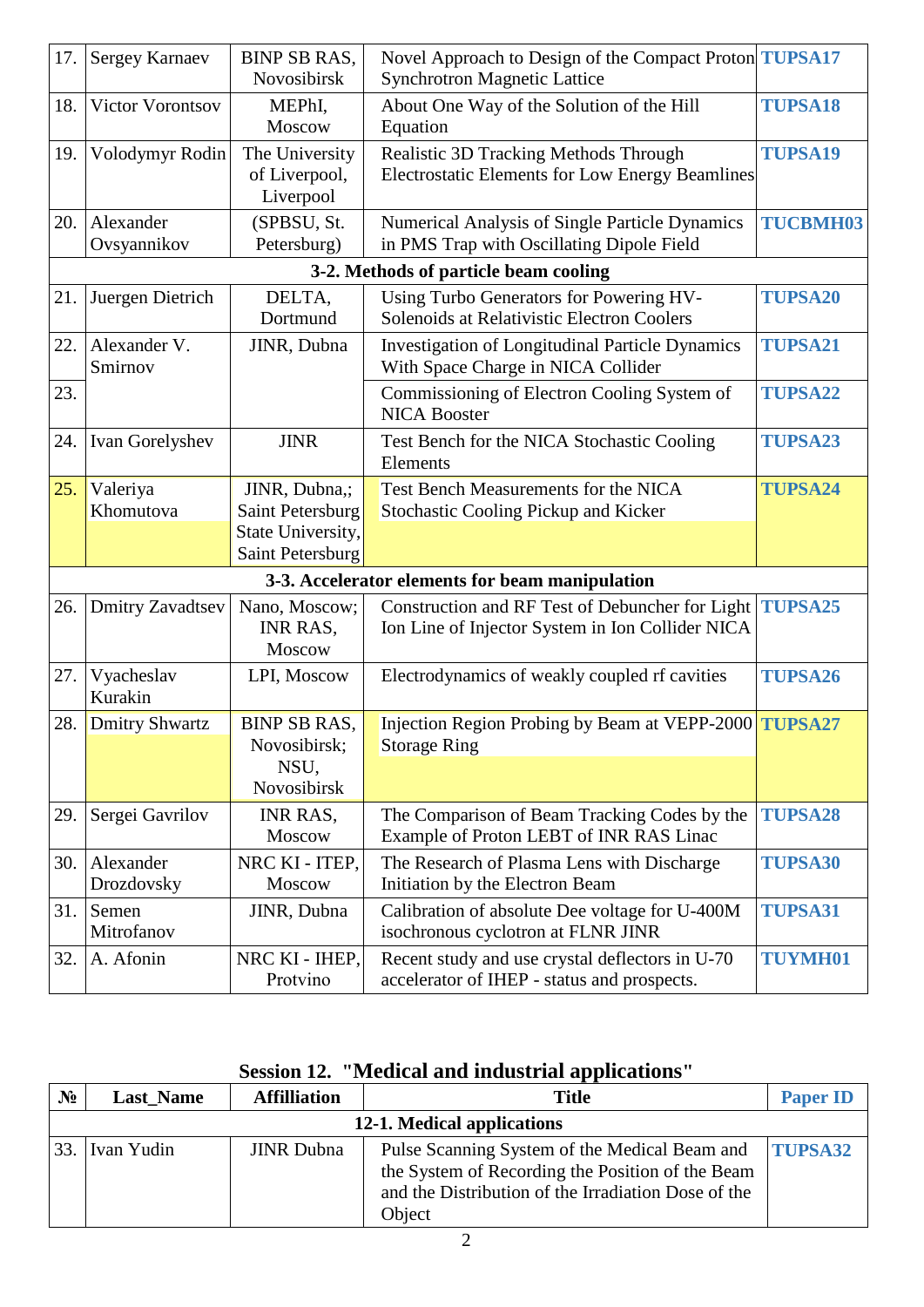| 34. | Alexander Khasin                   | CDNM Ltd,                                     | Radioisotope Centre of Nuclear Medicine                                                                                                                  | <b>TUPSA33</b> |
|-----|------------------------------------|-----------------------------------------------|----------------------------------------------------------------------------------------------------------------------------------------------------------|----------------|
|     |                                    | Protvino                                      |                                                                                                                                                          |                |
| 35. | Alexander<br>Pryanichnikov         | PhTC LPI RAS,<br>Protvino                     | Numerical Modeling and Development of the<br>Prototype of the Bragg Peak Position Detector<br>Working in Real Time Mode for Hadron Therapy<br>Facilities | <b>TUPSA34</b> |
| 36. | Ivan Yakovlev                      | INR RAS,<br>Moscow                            | Proton Therapy: Ridge Filter Improvements for<br>Sake of the Dose Conformity                                                                             | <b>TUPSA35</b> |
| 37. | Marina<br>Zheltonozhskaya          | Lomonosov<br><b>Moscow State</b>              | The unwanted neutrons in radiation therapy during<br>the medical electron accelerator operation                                                          | <b>TUPSA36</b> |
| 38. |                                    | University,<br>Moscow                         | Research of <sup>89</sup> Zr output in photonuclear reactions<br>on molybdene                                                                            | <b>TUPSA37</b> |
| 39. | <b>Vladimir Pikalov</b>            | NRC KI-<br><b>IHEP, Protvino</b>              | <b>Neutron Monitors for High Energy Accelerators</b>                                                                                                     | <b>TUPSA38</b> |
|     |                                    |                                               | 12-2. Industrial and research applications                                                                                                               |                |
| 40. | Alexandr<br>Maximov                | NRC KI-<br><b>IHEP</b> , Protvino             | The proton radiography facility at the U-70<br>Synchrotron                                                                                               | <b>TUPSA39</b> |
| 41. | Semen<br>Mitrofanov                | JINR, Dubna                                   | DC130: Next Step of the FLNR Accelerator<br><b>Complex for Applied Science Activity</b>                                                                  | <b>TUPSA40</b> |
| 42. | Petr Fedin                         | NRC KI - ITEP,<br>Moscow                      | Effect of Tin Ion Implantation on the Properties of<br>Amorphous Ge2Sb2Te5 Thin Films                                                                    | <b>TUPSA41</b> |
| 43. | Stanislav<br>Andrianov             | NRC KI - ITEP,<br>Moscow                      | The Irradiation Technique at SIRMAT                                                                                                                      | <b>TUPSA42</b> |
| 44. | Juliia<br>Osina                    | NIIEFA, St.<br>Petersburg                     | Cyclotron Complex for Thailand Institute of<br>Nuclear Technology                                                                                        | <b>TUPSA43</b> |
| 45. | Alexandra Revina                   | <b>IPCE RAS.</b><br>Moscow                    | Radiation synthesis of metal nanoparticles and<br>fabrication techniques of polymer nanocomposite<br>films                                               | <b>TUPSA44</b> |
| 46. | Peter Alexeevich<br><b>Bystrov</b> | <b>IPCE RAS,</b><br><b>Moscow</b>             | Provision of Dose Homogeneity in Experiments<br>for Developing Methods of Food Irradiation                                                               | <b>TUPSA45</b> |
| 47. |                                    |                                               | Effect of Ozone in Experiments on the<br>Development of Food Irradiation Methods                                                                         | <b>TUPSA46</b> |
| 48. | Alexander<br>Prokopenko            | MEPhI,<br>Moscow                              | Regularities of Inhibition of Conditionally<br>Pathogenic Microflora Under the Influence of<br><b>Accelerated Electron Beams</b>                         | <b>TUPSA47</b> |
| 49. |                                    |                                               | The study of electron beam irradiation effect on<br>multilayer polymer materials before and after<br>storage for year                                    | <b>TUPSA48</b> |
| 50. | Jaroslav<br>Rascvetalov            | NRC KI-<br><b>IHEP</b> , Protvino             | Installation for Irradiation of Thin Foils by Halo<br>Proton Beam on IHEP Accelerator                                                                    | <b>TUPSA49</b> |
| 51. | <b>Vladimir Pikalov</b>            | NRC KI-<br><b>IHEP</b> , Protvino             | <b>Experimental Facility "Radiobiological Test Setup</b><br>on Accelerator U-70" as Centers for Collective<br>Use (CCU)                                  | <b>TUPSA50</b> |
| 52. | <b>Timur Kulevoy</b>               | NRC KI - ITEP,<br>Moscow;<br>MEPhI,<br>Moscow | New Output Channels for Nuclotron Accelerator                                                                                                            | <b>TUPSA51</b> |
| 53. | <b>Mark Kats</b>                   | NRC KI - ITEP,<br>Moscow                      | New experimental Channels at Nuclotron                                                                                                                   | <b>TUPSA52</b> |